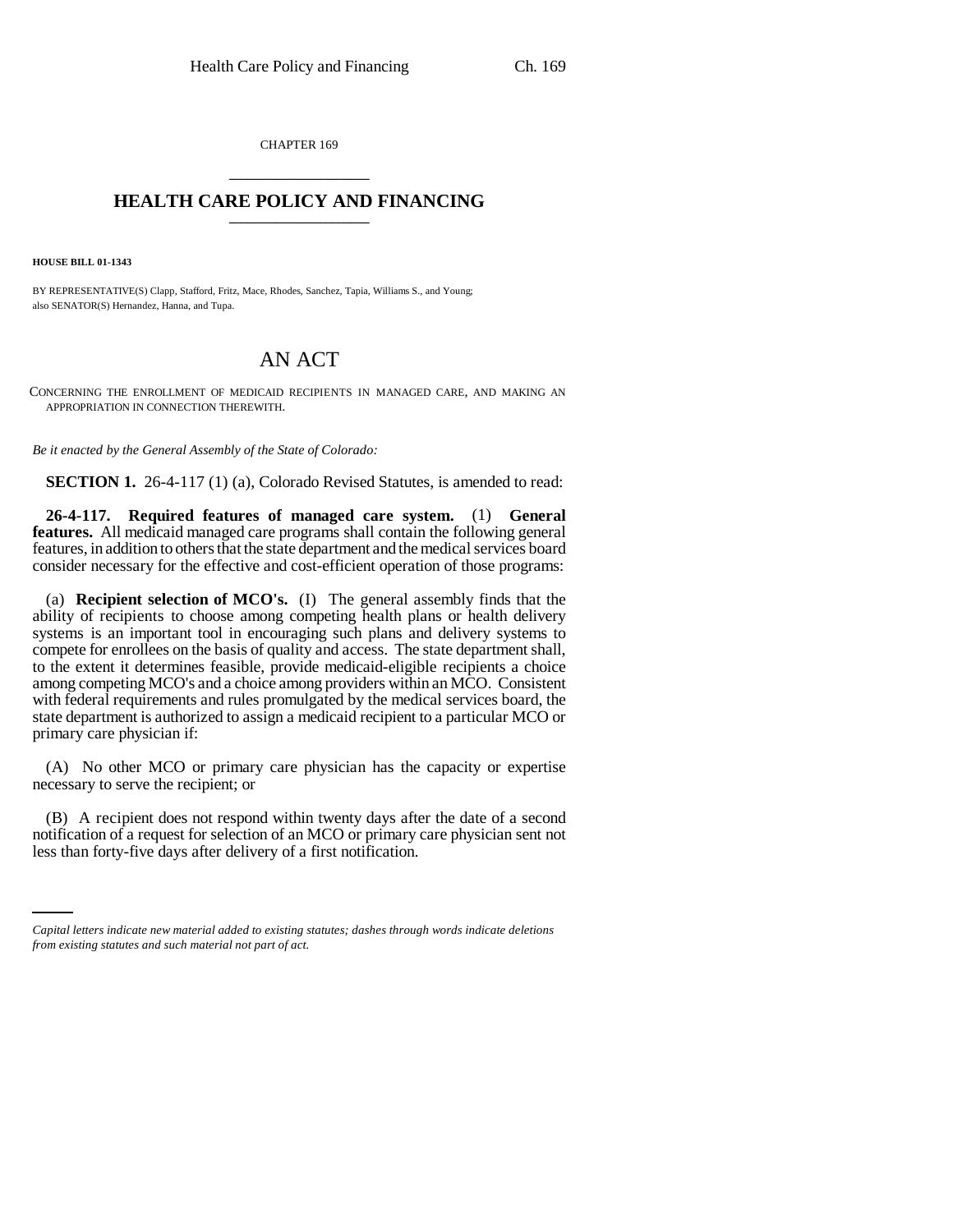## Ch. 169 Health Care Policy and Financing

(II) Consumers shall be informed of the choices available in their area by appropriate sources of information and counseling. This shall include an independent, objective facilitator acting under the supervision of the state department. The state department shall contract for the facilitator through a competitive bidding process. This function shall ensure that consumers have informed choice among available options to assure the fullest possible voluntary participation in managed care. The facilitator shall attempt to collect and consider, at a minimum, a consumer's usual and historic sources of care, linguistic needs, special medical needs, and transportation needs. The facilitator shall, if the enrollee requests, act as the enrollee's representative in resolving complaints and grievances with the MCO. The department, in conjunction with the medical services board, shall adopt regulations setting forth minimum disclosure requirements for all MCO's. Once a recipient is enrolled in an MCO, the recipient may not change to a different MCO for a period of six TWELVE months; except THAT THE RECIPIENT MAY DISENROLL WITHOUT GOOD CAUSE DURING THE FIRST NINETY DAYS OF ENROLLMENT OR ANY TIME THEREAFTER for good cause as determined by the state department. Good cause shall include but need not be limited to administrative error and an MCO's inability to provide its covered services to a recipient after reasonable efforts on the part of the MCO and the recipient, as defined by the medical services board. Based upon its assessment of any special needs of recipients with cognitive disabilities, the medical services board may adopt rules relating to any necessary good cause provisions for recipients with cognitive disabilities who are assigned to a particular MCO pursuant to subparagraph (I) of this paragraph (a).

(III) When eligible consumers choose to change or disenroll from their selected MCO, the state department shall monitor and gather data about the reasons for disenrolling, including denial of enrollment or disenrollment due to an act or omission of an MCO. The state department shall analyze this data and provide feedback to the plans or providers and shall use the information in the state department's contracting and quality assurance efforts. Persons who have been denied enrollment or have disenrolled due to an act or omission of an MCO may seek review by an independent hearing officer, as provided for and required under federal law and any state statute or regulation.

**SECTION 2. Repeal.** 26-4-301.3, Colorado Revised Statutes, is repealed as follows:

**26-4-301.3. Managed care programs - guaranteed minimum enrollment for recipients who become ineligible for benefits - optional program.** (1) Beginning January 1, 1995, any recipient who becomes ineligible to receive benefits under this article shall continue to be eligible for enrollment in such program for the minimum enrollment period if the recipient:

(a) Has selected or been assigned to a federally qualified health maintenance organization or prepaid health plan within ninety days of becoming eligible for medicaid; and

(b) Has been enrolled in the managed care program for less than six months.

(2) As used in this section, unless the context otherwise requires: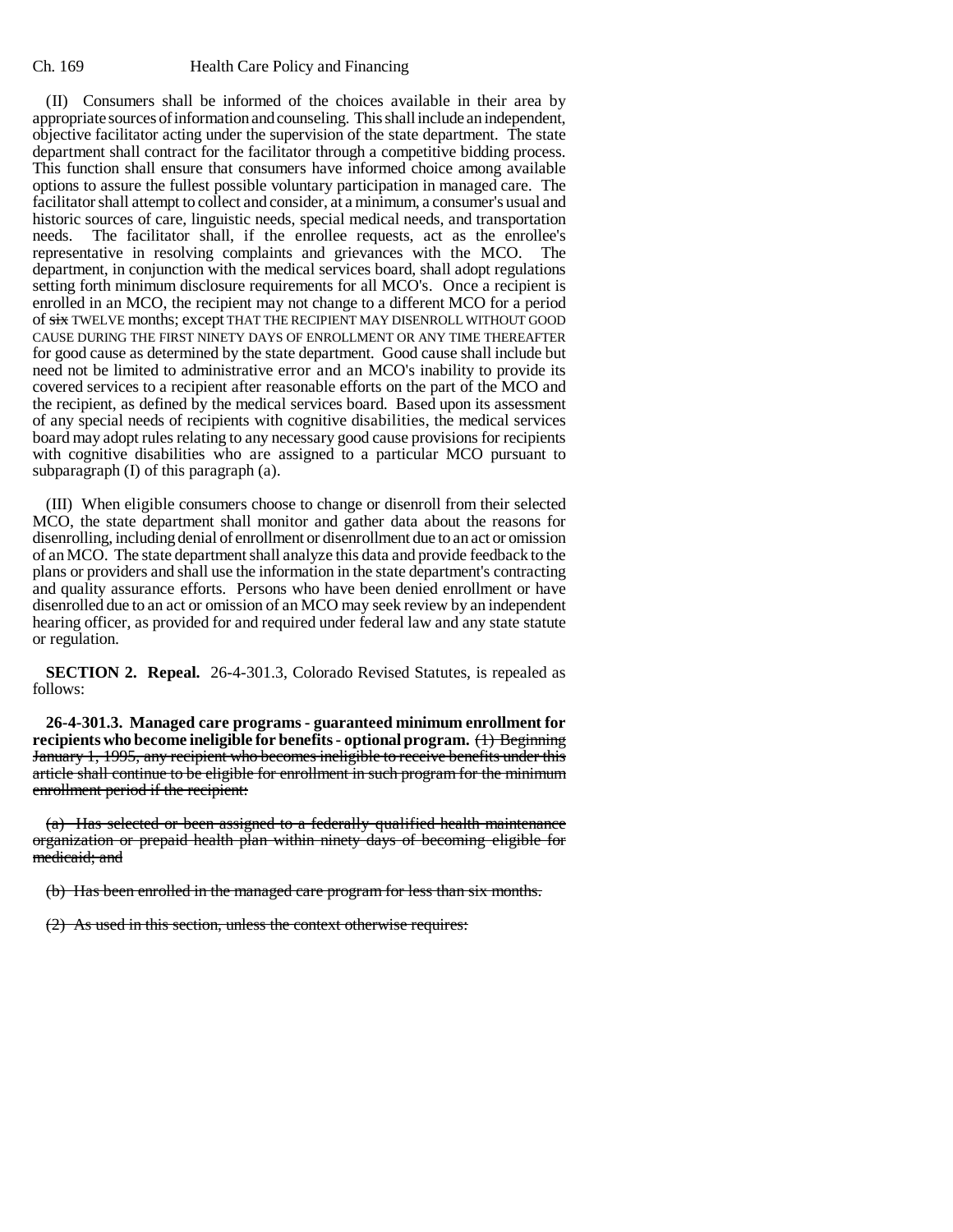(a) "Managed care program" means a health care service program provided pursuant to a risk contract by a provider that is either a:

(I) Health maintenance organization qualified pursuant to section 1301 (d) of the federal "Public Health Service Act"; or

(II) Prepaid health plan qualified as a community or migrant health center pursuant to section 1903 (m) of Title XIX of the federal "Social Security Act".

(b) "Minimum enrollment period" means the period beginning on the first day a recipient is initially enrolled in a managed care program under this article and ending six calendar months after such date.

(c) "Risk contract" means a contract which includes the possibility that loss may be incurred because the cost of providing services may exceed the payments made for services covered under the contract.

**SECTION 3.** 26-4-403 (11), Colorado Revised Statutes, is amended to read:

**26-4-403. Recoveries - overpayments - penalties - interest - adjustments liens.** (11) (a) An entity that administers a PROVIDES managed care, plan qualified pursuant to section 26-4-301.3 AS DEFINED IN SECTION 26-4-114, that has entered into a risk contract with the state department shall have the same rights of the department set forth in this section except with respect to the rights described in subsections (4) and (5) of this section. In addition, the attorney general may not enforce the rights set forth in this subsection (11). Venue for an action brought by or on behalf of an entity pursuant to this subsection (11) shall be governed by the Colorado rules of civil procedure.

(b) Within fifteen days after filing an action or asserting a claim against a third party, a recipient under a managed care plan or a guardian, executor, administrator, or other appropriate representative of the recipient shall provide to the entity that administers the managed care plan written notice of the action or claim. Notice shall be by personal service or certified mail.

(c) In cases where the state department has recovery rights against a third party pursuant to subsections  $(3)$  and  $(4)$  of this section and an entity that administers a PROVIDES managed care plan has subrogation rights against the same party pursuant to paragraph (a) of this subsection (11), the recovery rights of the state department shall take precedence over the rights of the managed care plan.

**SECTION 4. Appropriation - adjustments to the 2001 long bill.** (1) In addition to any other appropriation, there is hereby appropriated, out of any moneys in the general fund not otherwise appropriated, to the department of health care policy and financing, medical programs administration, for payment of medicaid management information systems changes, for the fiscal year beginning July 1, 2001, the sum of six thousand two hundred dollars (\$6,200), or so much thereof as may be necessary, for the implementation of this act. Said sum shall be subject to the "(M)" notation as defined in the general appropriation act. In addition, the general assembly anticipates that, for the fiscal year beginning July 1, 2001, the department of health care policy and financing, medical programs administration, will receive the sum of